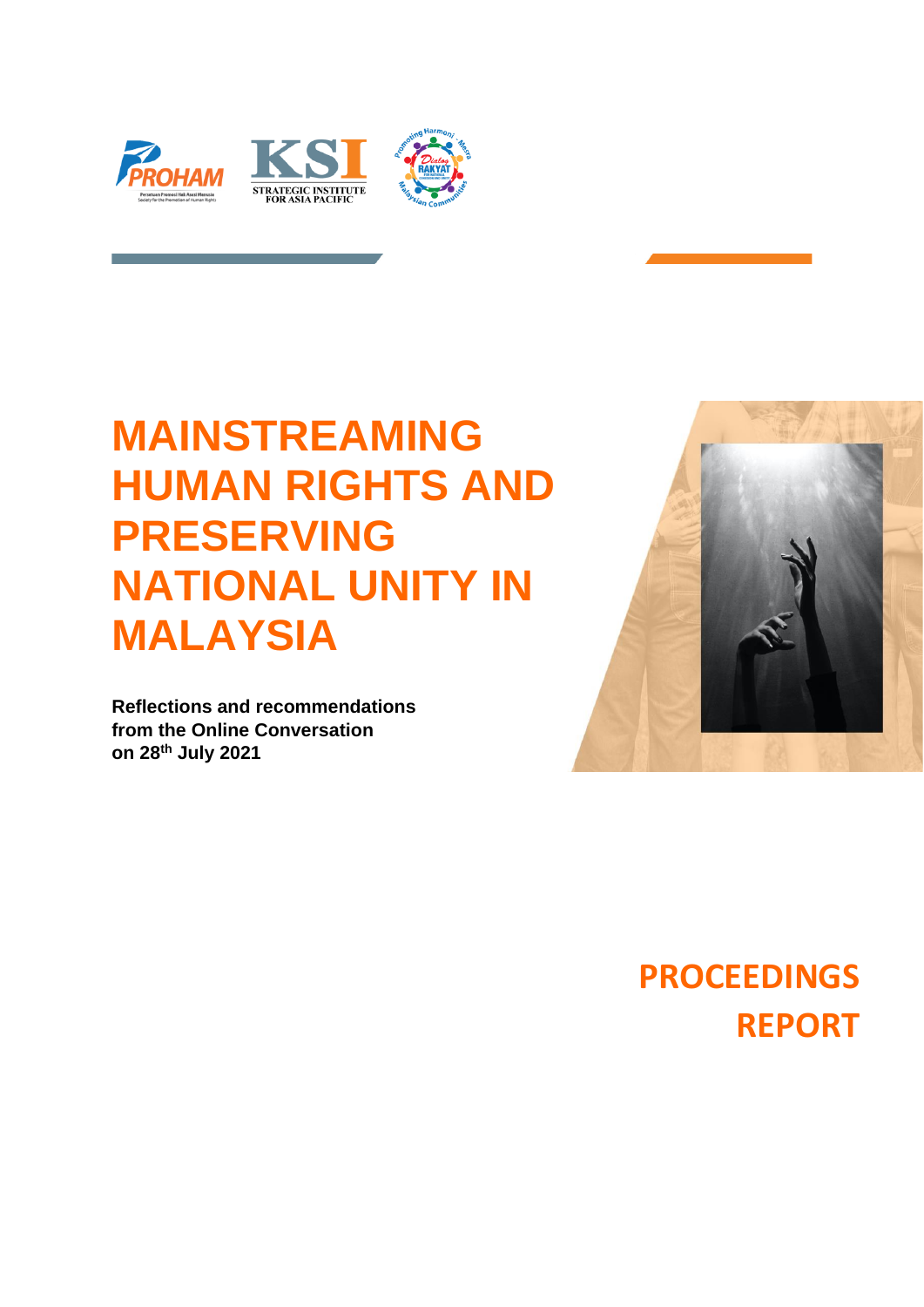## **Report compiled by**



#### **KSI Strategic Institute for Asia Pacific**

A-07-09, Plaza Mont' Kiara 2 Jalan Kiara, Mont Kiara 50480 Kuala Lumpur Malaysia

Phone: +603 6419 9698 Email: info@kasi.asia

[www.kasi.asia](file:///C:/Users/Kenny/AppData/Roaming/Microsoft/Word/www.kasi.asia) [www.facebook.com/ksinsti](http://www.facebook.com/ksinsti) [www.linkedin.com/company/ksinstitute](http://www.linkedin.com/company/ksinstitute) [www.twitter.com/KSInsti](http://www.twitter.com/KSInsti) [www.instagram.com/kingsleyinst](http://www.instagram.com/kingsleyinst)

KSI Strategic Institute for Asia Pacific is an independent notfor-profit think tank dedicated to seeking ways to improve socio-economic well-being through the development of public policy ideas through research, public interaction, and providing insight. We provide policy advocacy, leadership development and strategic planning to policy makers and members of society.

Opinions expressed in this policy brief by its speakers may not necessarily represent that of KSI Strategic Institute for Asia Pacific.

The contents of this material may be reproduced with acknowledgement.

The following is a link to the video recording of the online conversations from which these findings are based upon:

*[https://www.youtube.com/watch?v=8oGmaZCr\\_4s](https://www.youtube.com/watch?v=8oGmaZCr_4s)*

#### **Rapporteurs**:

**Voon Zhen Yi**, Research Director, KSI Strategic Institute for Asia Pacific (KSI) Lau Li Yang, Member, Society for the Promotion of Human Rights (PROHAM) **Reshna Raem Ganesa**, Youth Lead, KSI **Chew Gui Fang**, Youth Lead, KSI **Khor Wan Wei**, Youth Lead, KSI **Ng Yong Zheng**, Youth Lead, KSI **Joey Chee**, Youth Lead, KSI

Cover photos by [Hannah Valentine](https://unsplash.com/@havalentine16?utm_source=unsplash&utm_medium=referral&utm_content=creditCopyText) and Lam\_nah o[n Unsplash](https://unsplash.com/s/photos/unity?utm_source=unsplash&utm_medium=referral&utm_content=creditCopyText)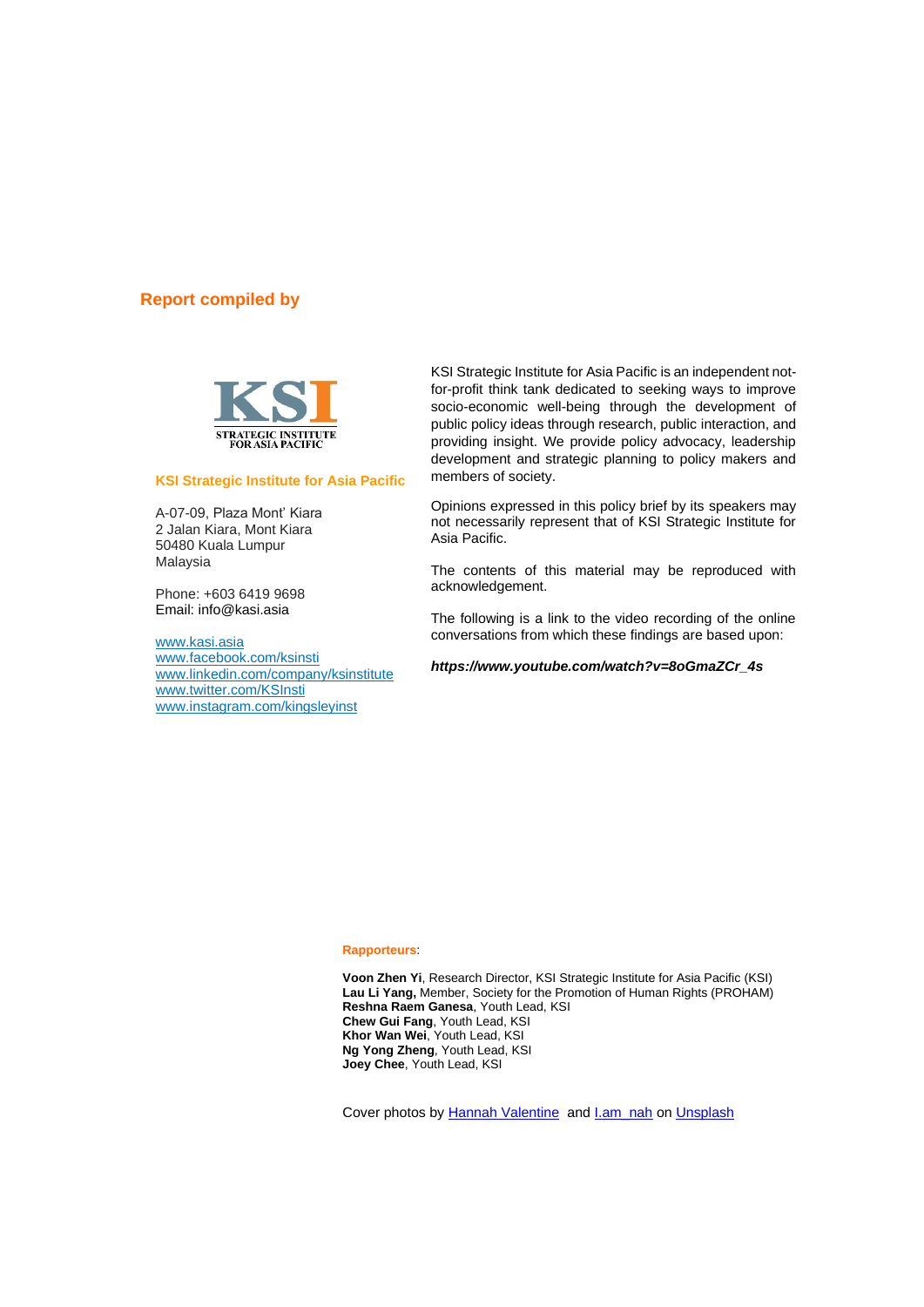## **PREFACE**

#### *Opening Remarks Dr. Khoo Ying Hooi, Secretary-General, Society for the Promotion of Human Rights (PROHAM) and Tan Sri Michael Yeoh, Chair, PROHAM*

Human rights have returned as a major agenda for Malaysia's foreign policy with implications for its domestic policies. As Malaysia seeks a place as a member of the United Nations Human Rights Council (UNHRC) for the 2022- 2024 term, it has released a set of voluntary pledges and commitments. Here, Malaysia made promises to the Office of the United Nations High Commissioner for Human Rights (OHCHR) towards the commitment of human rights domestically as well as globally. On 31<sup>st</sup> December 2020, Malaysia joined another 105 countries to sign the UN General Assembly resolution for the total elimination of racism, racial discrimination, xenophobia, and related intolerance, and the comprehensive implementation of and follow-up to the Durban Declaration. Malaysia has also issued its Voluntary National Review (VNR) during a United Nations (UN) high-level political forum on the SDGs. Among those under review is SDG 16 on Peace, Justice, and Inclusive Societies. Another related development is the launch of a new publication by Professor Datuk Dr. Denison Jayasooria, *Understanding ICERD in the Wider Context of the Federal Constitution, Human Rights, and Malaysian Society* at the Human Rights 365 Group meeting which was hosted by UN Malaysia's country team and KITA-UKM. With a high foreign policy reference to human rights, building inclusive societies in preserving national unity, Malaysia must review its human rights commitments with a special focus on addressing racism both domestically and globally.

Malaysia is at a crucial juncture in history where there is a need for greater unity and respect for human rights that need to be better protected. The Federal Constitution must be respected and upheld to facilitate national unity. Public policy for national unity should be crafted from a human rights dimension. Human rights should be mainstreamed in public policy and in upholding national unity in Malaysia. Malaysia needs to live up to its international obligations. PROHAM calls upon the Malaysian government to ratify all the United Nations human rights conventions, such as the

International Convention on the Elimination of All Forms of Racial Discrimination (ICERD).

## **UNDERSTANDING ICERD IN THE WIDER CONTEXT OF THE FEDERAL CONSTITUTION, HUMAN RIGHTS, AND MALAYSIAN SOCIETY**

## *Reflections from Prof Datuk Dr. Denison Jayasooria, PROHAM Deputy Chair*

The present Malaysian government taking on human rights issues on the international stage has been a positive development, but at the same time, this information must be disseminated locally, discussed, and become a public policy agenda. There is a climate for engagement and dialogue to intensify policy advocacy as Malaysia has engaged in voluntary pledges and made commitments to the global and domestic human rights issues. The UN General Assembly resolution calling for "A Global Call to Combat Racism" was also signed by the present Malaysian government at the end of December 2020 which is consistent with Malaysia's support of international resolutions, such as the Durban Conference. However, Malaysia has not ratified the International Convention on the Elimination of Racial Discrimination (ICERD).

In Malaysia's VNR Report on the SDGs, there is a commitment to increase awareness and capacity building in human rights (page 128). SDG 16 highlights some of the challenges and ways forward. However, the commitment to ratify other human rights conventions is not mentioned in the VNR report but is nonetheless part of the UPR process. The stage is set to reintroduce the ICERD. An attempt was made on 25th June 2021 with the *Understanding ICERD* document which was published to demystify misconceptions surrounding the ICERD ratification. This will enable discussion and drive policy advocacy. It was also realised that most of the materials surrounding ICERD were not available in the Malay language and thus translations are being made, which should be available by September 2021.

The publication's methodology took into account of sentiments from social media, parliamentary Hansard, and views from personalities, leading to a 91-page document that employed the use of a question-andanswer format. It comprises four chapters,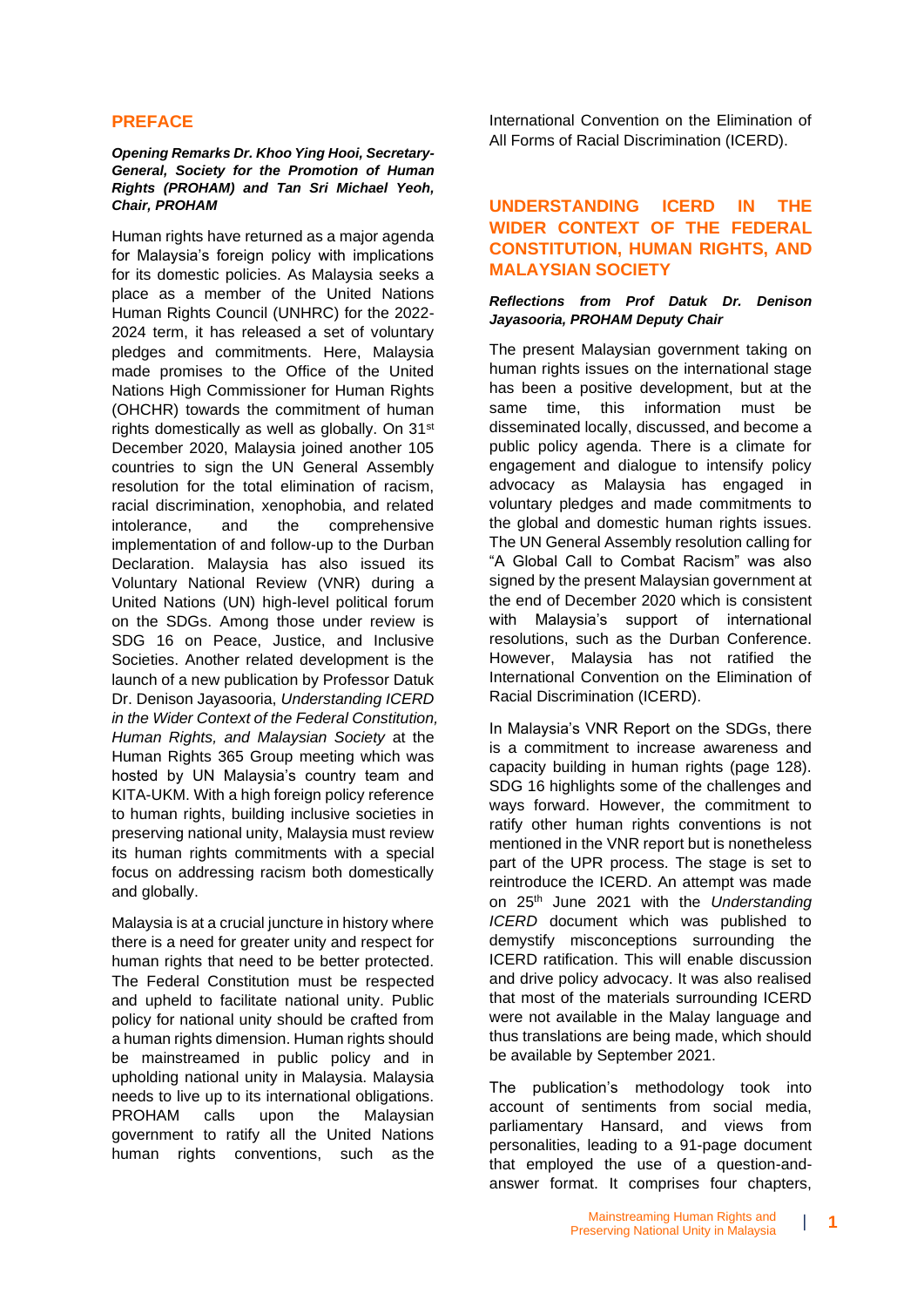setting the content alongside the Federal Constitution, human rights, and Malaysian society. It is presented this way as objectors to ICERD questioned the fundamentals of the Universal Declaration of Human Rights (UDHR) and the Federal Constitution, particularly relating to Article 153 as a segment of Malaysian society felt threatened. It also addresses other ASEAN and Organisation of Islamic Cooperation (OIC) countries that have ratified ICERD. Of the 57 membered-countries of the OIC, 55 out of 57 have ratified ICERD, including Saudi Arabia and Egypt.

Ultimately, ICERD looks at the balance of the Federal Constitution so that it is not in conflict with Article 153. If Article 153 is viewed as special rights and not an affirmative action it is considered discrimination by ICERD's definition. It is critical that there is no notion of racial superiority in the Federal Constitution and it is important for Malaysian society to foster a shared history, commitment for nondiscrimination and equality, and revisit the National Unity Consultative Council's (NUCC) documents like the National Harmony Bill to address hate speech and to foster community mediation. Malaysia has to take the issue of human rights seriously. It is concerning that it is one of the very few countries that have yet to ratify ICERD.

## **HUMAN RIGHTS AND THE MALAYSIAN FEDERAL CONSTITUTION**

#### *Reflections from Emeritus Prof. Datuk Dr. Hj Shad Saleem Faruqi, PROHAM Member*

Malaysia's human rights situation is mixed, challenged by historical, cultural, religious, economic, geographical, and systemic structural issues that act as impediments to the implementation of the spirit of the Federal Constitution. Any assessment of the human rights situation in Malaysia is bound to be affected by one's perception of human rights – whether human rights go beyond civil liberties to socio-economic entitlements. Do human rights go beyond civil liberties to socioeconomic entitlements? Are the rights of future generations, and the right to sustainable development and environmental protection part of human rights jurisprudence? Are "personal autonomy" rights issues like homosexuality, cross-dressing, and pornography part of fundamental freedoms? These are issues that do not have unanimity of views in Malaysia and other countries. Can community morality and religious prescriptions justify the curtailment of some of these "human rights"? If one is of the position that religion is a personal matter that is not of concern to the state, then this amounts to secular militancy. If medical health is important, why is moral health not important?

In making an evaluation, one's fortunes must be reflected upon. A holistic perspective of human rights can unearth much that is positive in the Malaysian body politic. The Malaysian legal system has all the constituents of a constitutional state. There is a supreme Constitution and a chapter on fundamental liberties in Articles 5-13. Judicial review is available if rights are transgressed not in accordance with the law. Some judges have interpreted the concepts of "life", "liberty" and "law" prismatically to read into the Constitution some unenumerated, non-posited, non-textual, implied rights. Therefore, freedom does not imply freedom from arrest but it is about the right to breathe. Law is not simply any law passed by parliament, but a proportionate law.

There is enough in Malaysian constitutional jurisprudence to provide a renaissance in public, constitutional law. Some developments kindle hope that the Constitution is returning from the peripheries to the centre and that the judiciary is waking up from the judicial winter that descended on the land after the tragic Salleh Abbas episode of the late 1980s.

In the socio-economic sphere, Malaysia has done fairly well before the COVID-19 pandemic. Undeniably, food is just as important as freedom; just as bread is as important as the ballot box. Before the covid catastrophe, the country's success in economic development had reduced poverty significantly; kept unemployment low; and had provided a bountiful market. There was good cooperation between the public and private sector, with the Malaysian economy globalised long before globalisation. The building of a peaceful and harmonious multi-racial society was indeed exceptional and provided a peaceful and harmonious environment in which human rights can flower. Only when one has lived in a country where there is a shortage of food and extensive poverty can one fully appreciate that an economic environment is necessary for human rights to flourish. In the last six decades, Malaysia's social welfare policies have brought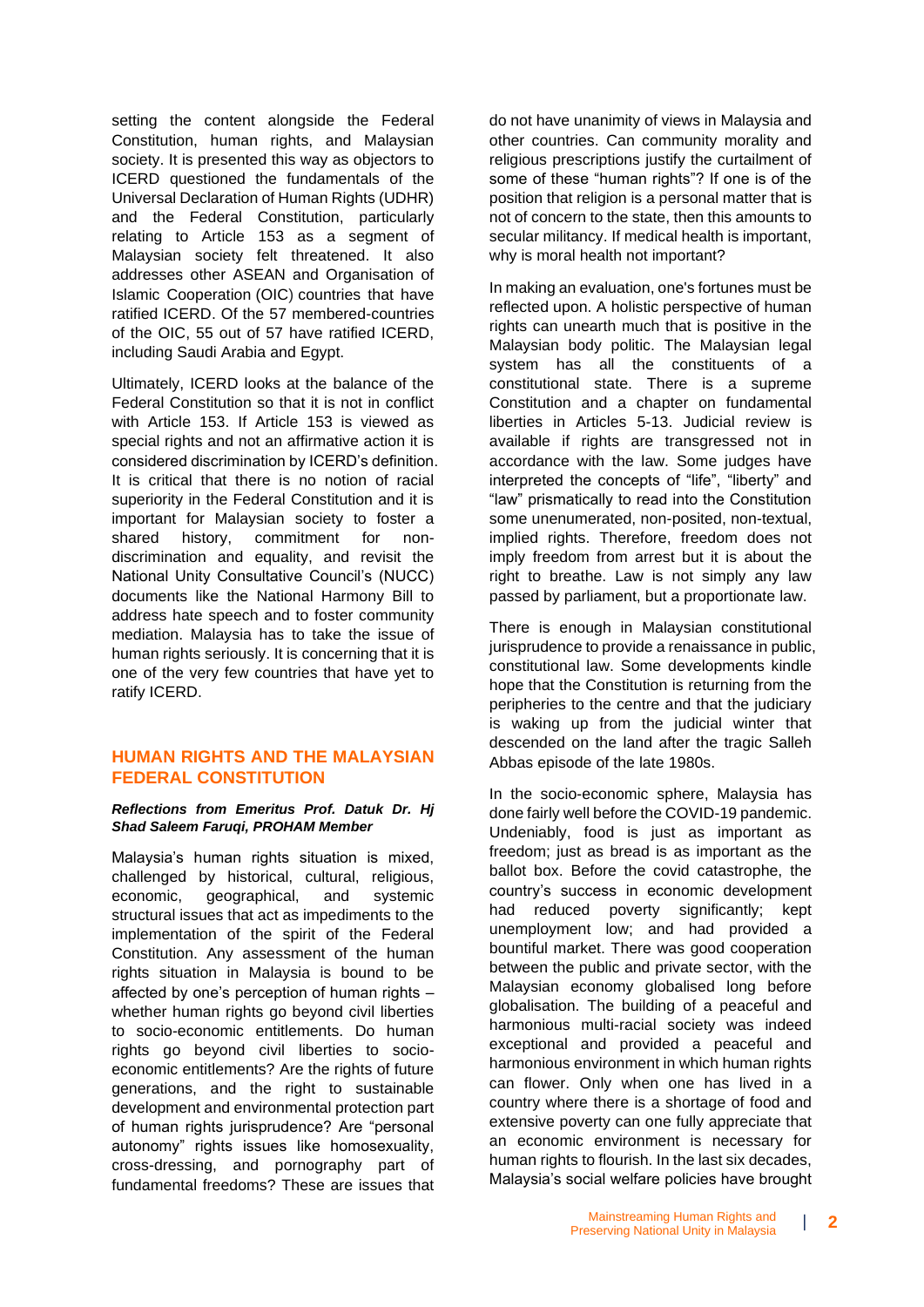human dignity and the graces of life to many who were living on the fringe of existence.

There are many unmet challenges along with the chapter on human rights, constitutional supremacy, and judicial review as there are overriding powers to combat subversion and emergency powers – these powers are overriding. The Constitution provides substantive procedural controls over the use of Article 149 and 150 powers. However, these have not worked well as the judiciary has been conservative and not been the bulwark it was intended to be. The chapter on human rights has not been the force it was designed for as human rights jurisprudence has not yet taken firm hold. There are allegations of selective prosecution. Check and balance have been ineffective despite the presence of many institutions and procedures provided to check powers. They have not able to perform their functions as they are influenced by the executive or impeded by external forces

There is a conflict between the shariah and civil court that has subsequently led to unintended violations of human rights. The Constitution in schedule 9, list 2, paragraph 1 clearly states that shariah courts shall have no jurisdiction over persons not professing the religion of Islam. However, when the shariah courts dissolve a marriage in which one party practices Hinduism and the other had converted to Islam, the shariah court grants custody of the child and converts the religion of the child, then there is a clear violation of the rights of the non-converting spouse. Malaysia has been grappling with this conflict with some positive developments made, but the problem remains.

Concerning the special position of the Malays and natives of Sabah and Sarawak, in legal theory or jurisprudence, affirmative action is fully acknowledged and justified as part of the human rights quest. John Rawls describes affirmative action as a "just inequality". In many constitutions, such as India, and to some extent in the constitutional system of the United States, there are provisions for affirmative action. In Malaysia, there are provisions for affirmative action for the Malays, natives of Sabah and Sarawak, and the Orang Asli. However, Article 153 of the Constitution was surrounded by many safeguards, and these safeguards are either not known or have not been enforced. For example, along with the duty protecting the

special position of the Malays and natives of Sabah and Sarawak, the King is also enjoined to safeguard the legitimate interest of other communities. However, such "legitimate interest" remains a broad and difficult generality to define. From time to time, necessity, politics, expediency, and change of circumstances will define it differently.

The special position of Malays is protected only in the public sector, but not in the private sector. The reservation and quotas are not across the board and only apply in four prescribed sectors. The Yang Di-Pertuan Agong may reserve such proportion as may be necessary and deemed reasonable. The use of the word *proportion* implies monopoly or exclusivity and was not considered by the Constitution. Under Article 153, it says that "..no non-Malay or his heir should be deprived of what he has already acquired under the legal system, no business and profession can be exclusively assigned to any race and ethnic monopoly is permitted." Article 153 does not derogate from Article 136, which states that there is to be no discrimination in the public service. In reading both articles together, Tun Suffian interpreted that entry point quotas are allowed, but once a public servant is in service there should not be any discrimination on grounds of race. Sadly, due to lack of constitution literacy, Article 153 has not been interpreted and enforced in the spirit of affirmative action in which it was framed. This has serious implications for national unity, justice, and equity for all.

There are new frontiers in human rights. It is a journey and not a destination, with new demands and expectations arising. There has been a necessity for new thinking. At the horizon, there is a beckoning of the idea of the rights of future generations. The idea of development and sustainability rights is emerging. Poverty eradication is intimately connected with human dignity and human development. Free speech is needed to combat economic vulnerability. An equitable sharing of the benefits and burdens of growth is more likely in a society with freedom of speech and transparency in decision-making than in an authoritarian setup.

New threats are emerging. The k-economy poses threats to the rights of workers. In the era of cyber information, the right to privacy faces extinction. Globalisation threatens local ownership of indigenous resources.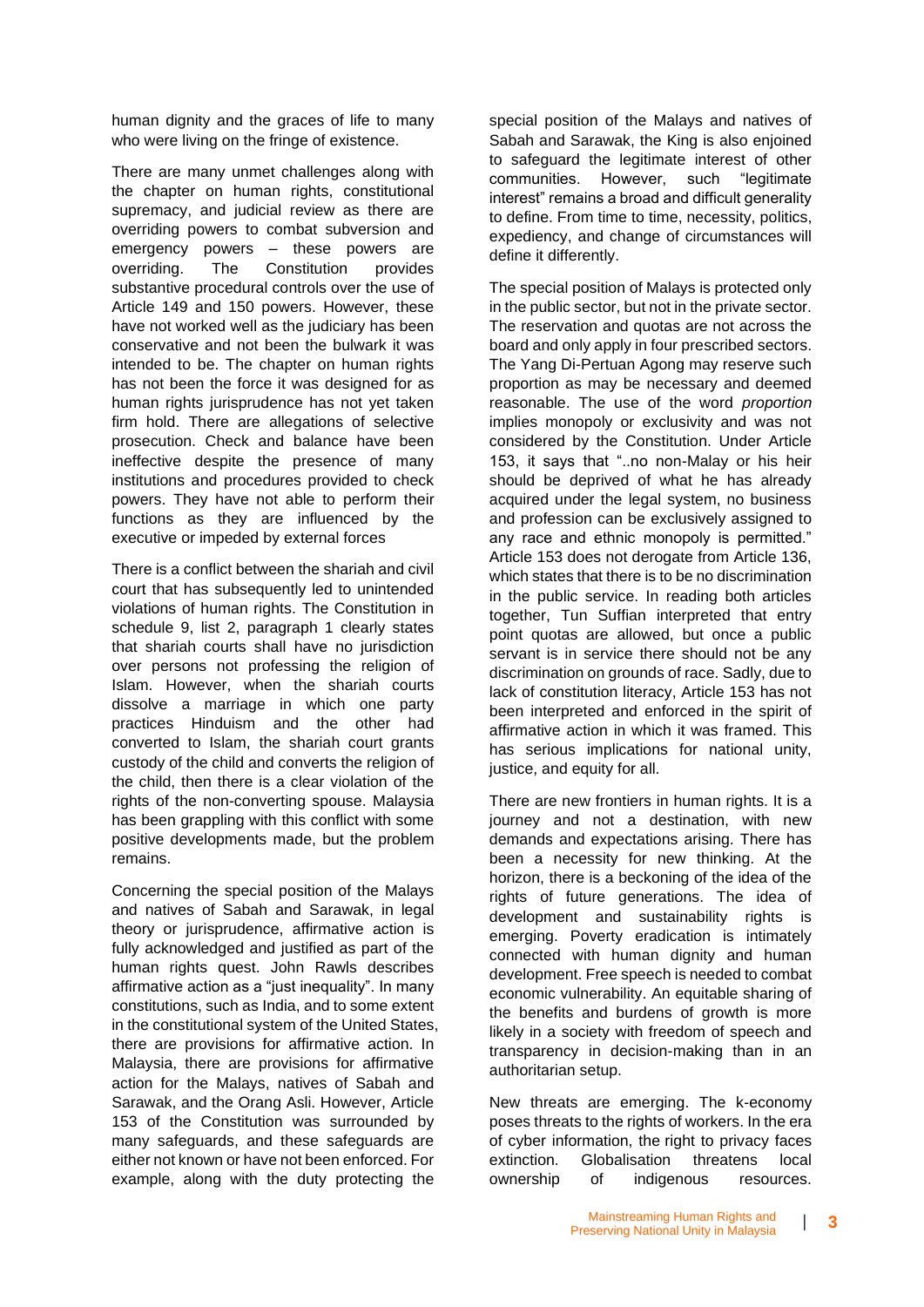Uncontrolled capitalism is leading to the emergence of private sources of tyranny. Employers and business conglomerates are becoming as powerful as the mighty state. Up to now, constitutional law was concerned with the tyranny of the state. Transnational corporations inflict cross-border violations on human rights. Despite the benefits of globalisation, it has rejected subsidies, abhors programmes of re-distributive justice, and frowns upon social welfare policies. There is also the threat of environmental catastrophe. Hence, the human rights movement in the decades must rethink human rights, articulate alternative approaches to dominant concepts, interpretations, and practices spawned by mainstream capitalism, and formulate a more holistic understanding of human dignity founded upon social justice. All have a role to play in solving these issues.

While the New Economic Policy (NEP) is under Article 153, many of its provisions were meant to benefit the entire Malaysian community, not only the Bumiputera. It was part of affirmative action, but in many areas, it went beyond Article 153 due to a lack of knowledge of the Constitution and electoral or political pressure. All in all, Article 153 and the NEP can be in line with ICERD and other international norms if its benefits are distributed based on needs. NEP emphasises the retribution of wealth, not limited to a particular race, and within and amongst the communities. The economy should not be monopolised by just a few.

## **DIGITAL HATE AND VIOLENCE**

### *Reflections from Serene Lim, Partner/Director, KRYSS Network*

Hate and violence in the digital space are structural problems as the issues advocated are not one-off, incidental, or spontaneous. The internet offers a diverse and dynamic platform for all individuals and political spectrums to air their views, building a more vibrant democratic space, especially when mobility is limited. However, activities taking place online creates a system of verification for speeches and actions committed by individuals. For example, a post that degrades the LGBT will receive validation from protestors, academia, and government authorities such as JAKIM. In contrast, unpopular topics like Orang Asli's land ownership right fail to capture the interest of the public and government over digital platforms. This implies that the digital space could manifest uneven power where one group is presumed to be more influential or important than the other. This is an unfair practice as not everyone has access to freedom of expression and participation in the digital space, and is, therefore, unable to express their identity, ethnicity, and beliefs.

Social norms are factors that determine what can and cannot be spoken in public spaces. Thus, the ability to acknowledge and identify what is considered hate speech and violence in the digital space is crucial to avoid aggregated and long-term harm. For example, although statements like "the Rohingya are taking away our jobs" by politicians has not been categorised as a hate speech, it has the potential to induce people to behave more aggressively and violently against this group. Thus, distinguishing hate speech and violence in the digital space is not as straightforward as expected. Business models that created social media platforms do not provide strong legislation toward these issues as sensationalised content that have elements of hate and violence creates larger traction to build engagement and interaction among netizens.

The media has described this situation as cyberbullying. However, there are different levels of violence and hate. The most fundamental layer of violence and hate is known as xenophobia whereby individuals commit cyberbullying on others with connections to migrants and refugees. Besides amending laws to strengthen human rights, the government should move towards designing a mechanism that counters hate speech, provide education and training, and carry out intercultural dialogues to controls hate and violent speech.

# **COMMONALITIES AND SUPPORTING ENVIRONMENTS TO FOSTER UNITY**

*Reflections from Dr. Wan Puspa Melati Bt Wan Abdul Halim, Faculty of Social Sciences & Leisure Management, Taylors University*

Instances of racial prejudice and stereotype are prevalent in Malaysian society which is experienced by each individual. The concept of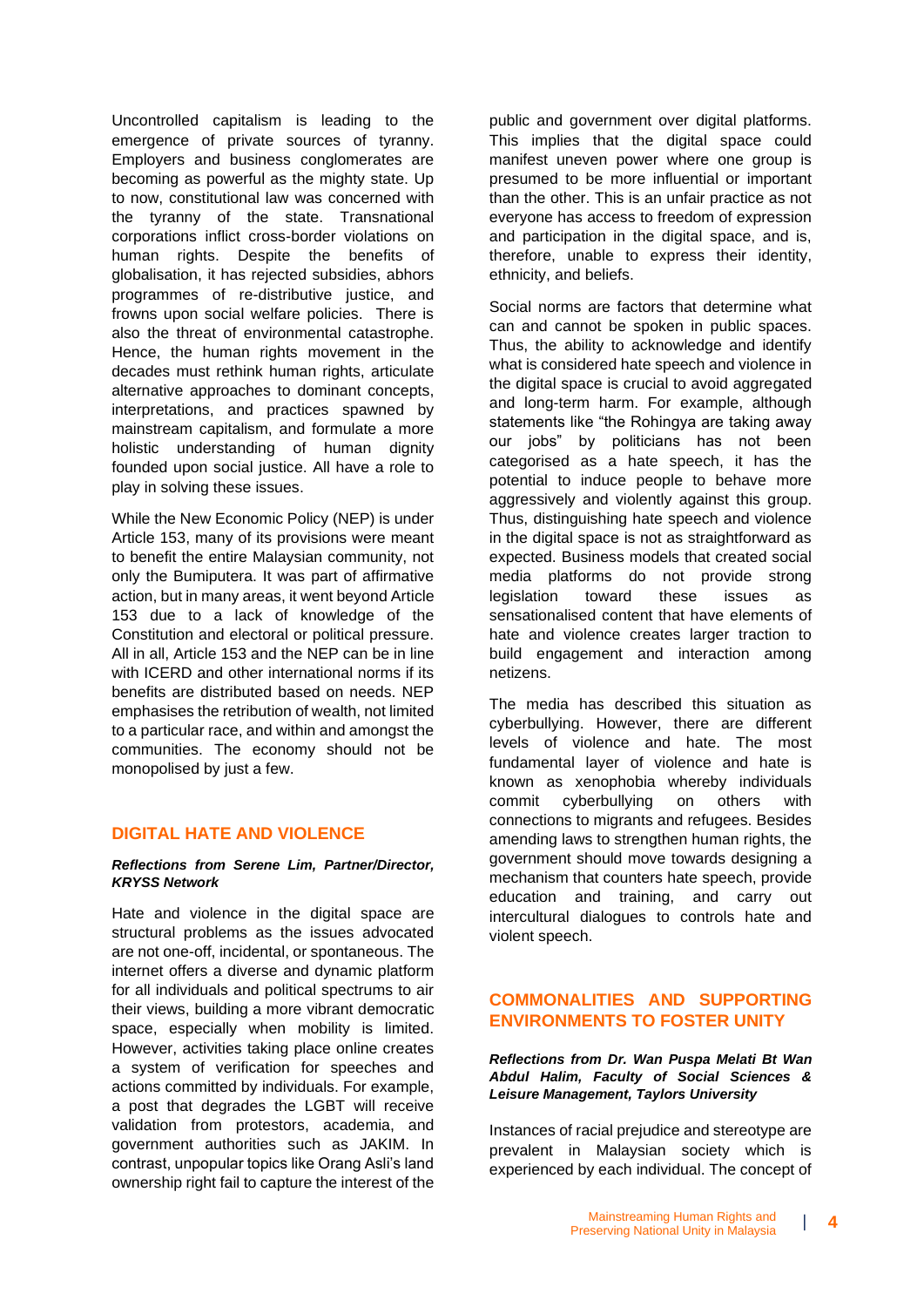unity involves the idea of national identity, patriotism, compassion, tolerance, respect, and collective responsibility. However, one of the key sentiments is the lack of certainty of what Malaysians are proud of. With the current woes in the political and economic environment and its effect on education and work, people have begun to question the fundamentals of what makes a Malaysian and what they can be proud about.

National unity is fostered when Malaysians relate to a common history that allows them to be proud and be a part of the nation, be it the Constitution, historical memories, or a common cause. To decipher such sentiments systematically requires an understanding of socialising agents. These agents comprise of the government, educators, parents, and community leaders, all of whom play an important role as role models. This also raises the question as to whether or not these agents are being exemplary role models to begin with. However, the socialising process is a two-way exchange as the young can also influence their seniors.

There have been many plans involving what educators can do to improve inter-ethnic relations. They appear ideal on the surface, but it is questionable if educators themselves can manage students in terms of social inclusion and if they are capable of resolving inter-ethnic conflict in the classroom. This requires educators to be trained in handling such scenarios

Community leaders should play a role in enforcing unity amongst their communities. Unfortunately, this matter has been politicised over the years. As such, these leaders require support to effectively engage their communities. Parents too have to be part of the system, but an institutionalised system is lacking, preventing them from effectively play their role as a socialising agent. National unity is an organic process that requires an immersive experience rather than a mechanical, deliberated one that appears good in theory. The voice of the young needs to be heard and not suppressed as their involvement in the unity process is crucial.

## **REMEMBERING THE DURBAN DECLARATION**

#### *Reflections from Jerald Joseph, Commissioner, SUHAKAM*

The Malaysian government signed the Durban Declaration and Programme Action (DDPA) which contained a comprehensive action plan to eradicate racism during the World Conference Against Racism, Racial Discrimination, Xenophobia and Related Intolerance in 2002. Two decades on, no further conferences focused on racism were organised and few countries have taken interest in following through the DDPA, including Malaysia.

In November 2020, the United Nations General Assembly adopted a resolution for *A global call for concrete action for the total elimination of racism, racial discrimination, xenophobia and related intolerance and the comprehensive implementation of and follow-up to the Durban Declaration and Programme of Action*. Malaysia was among 106 countries voting in favour of the resolution, which is something that it can be proud of. The resolution reaffirms the aspirations of the DDPA that highlights the suffering of victims of racism and racial discrimination.

It is time to acknowledge victims of racism in Malaysia. While there are constitutional provisions to balance rights, the reality is such where there are those who suffer from racism, such as those not able to secure placements in public universities despite achieving perfect grades in their examinations due to different ethnic orientations.

The UN General Assembly resolution also emphasised the importance of the DDPA to which Malaysia agrees is a solid basis for comprehensive measures to combat racism. It also acknowledges the increase of hate speech that can lead to the incitement of racial discrimination. It also agrees that various racist extremist movements based on ideology for the sake of promoting nationalist right-wing agendas and racial superiority has been occurring in the world. This phenomenon is also happening in Malaysia and must be stopped by calling out these groups.

Despite efforts, millions of people continue to be victims of racism, racial discrimination, and xenophobia. Much needs to be done as racism has a deep impact on human rights. Failure to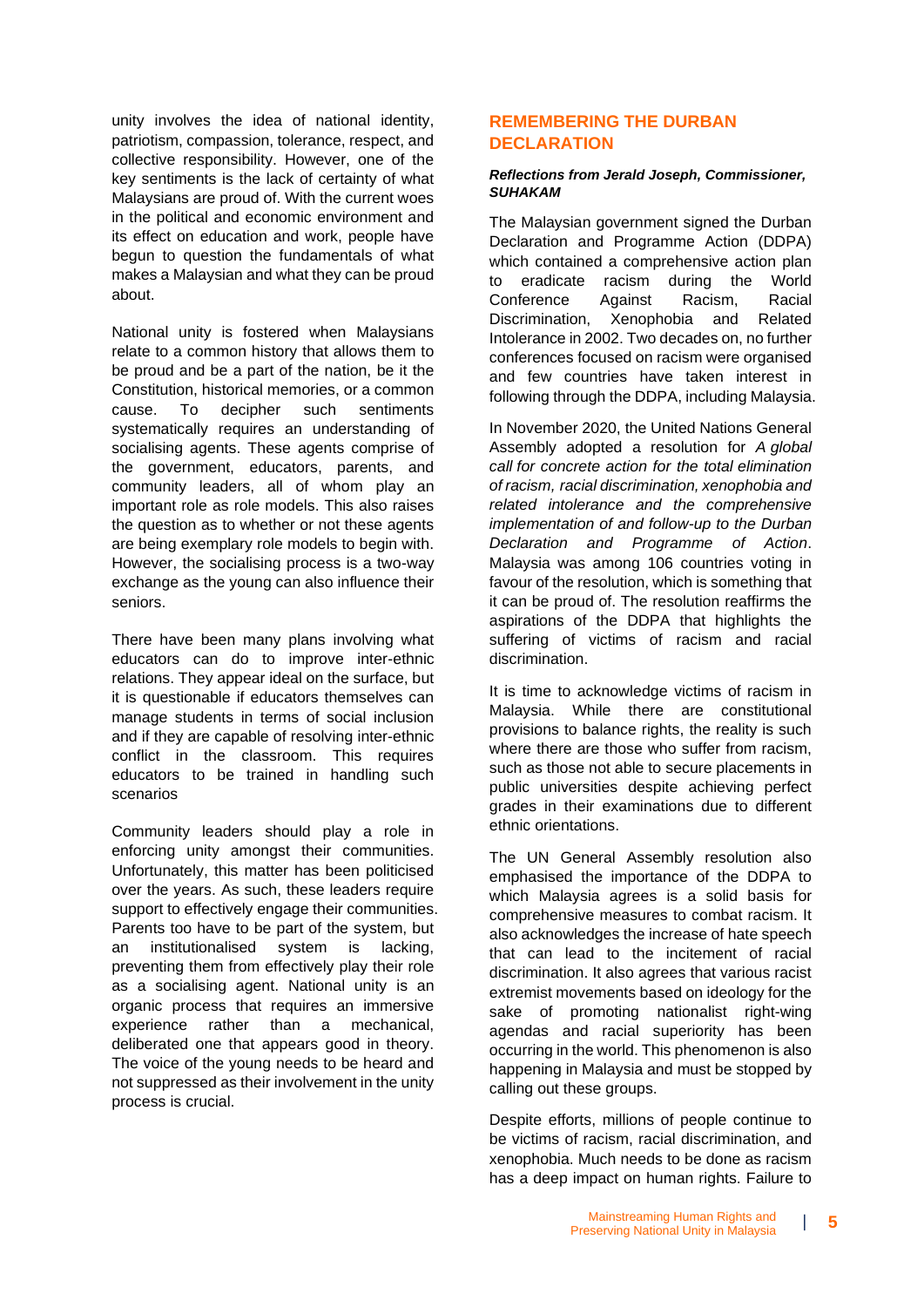tackle racism will also affect other rights, be it economic rights, social rights, or political rights. The resolution also called specifically for any doctrine of racial superiority to be scientifically false, morally condemnable, socially dangerous and must be rejected.

If the Malaysian government can agree internationally to this resolution, then more serious efforts need to be undertaken by the Malaysian people to end racial superiority doctrines and the separation of citizenship where the majority holds a set of perceived rights and the non-majority being left with something they simply have to follow through. Human rights can only work when it is applied consistently across the board, regardless of the majority or minority groups, ethnicity, or class. Should the government be sincere in addressing the issue of racism, there need to be steps to acknowledge the major flaws in attempting to manage race relations in Malaysia due to the lack of honesty in the Malaysian political framework that thrives on racism. Serious effort is needed to bring back equality and inclusion in Malaysia

## **UNITY PLANS AND A SINCERE WAY FORWARD**

#### *Reflections from Dr. Ryan Chua, Programme Director, Pusat KOMAS*

Initiatives such as the 2013 National Unity Consultative Council (NUCC) and National Unity Action Plan 2021-2030 (NUAP) demonstrate commendable efforts by the government in promoting national unity. However, there is a notable disparity between the initiation of policies and the execution of them. The publication of the NUCC Blueprint exemplifies this issue, wherein the blueprint remained unreleased under the Official Secrets Act 1972 until the change of government in 2018. The continuation of national unity policies and councils is also at the wrath of changes to the government. Pakatan Harapan's National Harmony and Reconciliation Bill was abruptly discontinued in 2020 while a Unity Advisory Council (MPPN) was introduced – both of which resulted from Perikatan Nasional's (PN) rule. It is paradoxical that efforts to achieve national unity lack a unified vision, with initiatives either failing to come into completion or abandoned in the pursuit of yet another project of a similar vein.

The effectiveness of policies aimed at upholding human rights and preserving national unity remains contentious at best. Existing laws including the Sedition Act 1948 and Section 233 of the Communications and Multimedia Act 1998 have proven to be ineffective in curtailing hate speech. Policies such as the NEP also present themselves as an impediment to progress, promoting the indiscriminate continuation of favouring one ethnic group over another. As for engagement with local communities, discussions relating to the critical issue of racial equality have yet to be initiated. Efforts to capture moments of national unity often materialise as one-off events and lack a critical engagement point with the community. As such, there needs to be a more retrospective approach in promoting racial and cultural understanding at the grassroots level.

Malaysia's National Unity Action Plan 2021- 2030 marks a step forward in promoting unity in the current social and political climate. Yet, it is integral that reservations regarding the NUAP are accounted for in order to prevent a repetition of the National Human Rights Action Plan wherein excellent ideas fail to reach the execution stage. The integrity of the NUAP is first and foremost compromised by the insincerity of the PN government that is advocating for national unity as a Malay-Muslim government. This is an irony that is hypocritical and must be questioned before advancing with the NUAP. The questionable credibility of the NUAP implementers further exacerbates this issue and warrants a re-evaluation of the blueprint before its enactment. It is also disconcerting that the NUAP fails to consider the minority groups of Malaysia or address Article 8 of the Federal Constitution. Racial discrimination is not recognised within the NUAP as a hindrance towards national unity, thus indicating that there is no vision for such injustices to be rooted out.

A collective effort is required to advance efforts to promote national unity in a holistic rather than top-down manner. When communities on the ground are unprepared or unaware of the enactment of unifying policies, such efforts become redundant. Dismantling and replacing policies that promote racial discrimination with those which advance equal opportunities will be pivotal in this endeavour. KOMAS has drafted a code of conduct with the state government of Penang which aims to achieve equal opportunities in the business sector. Its success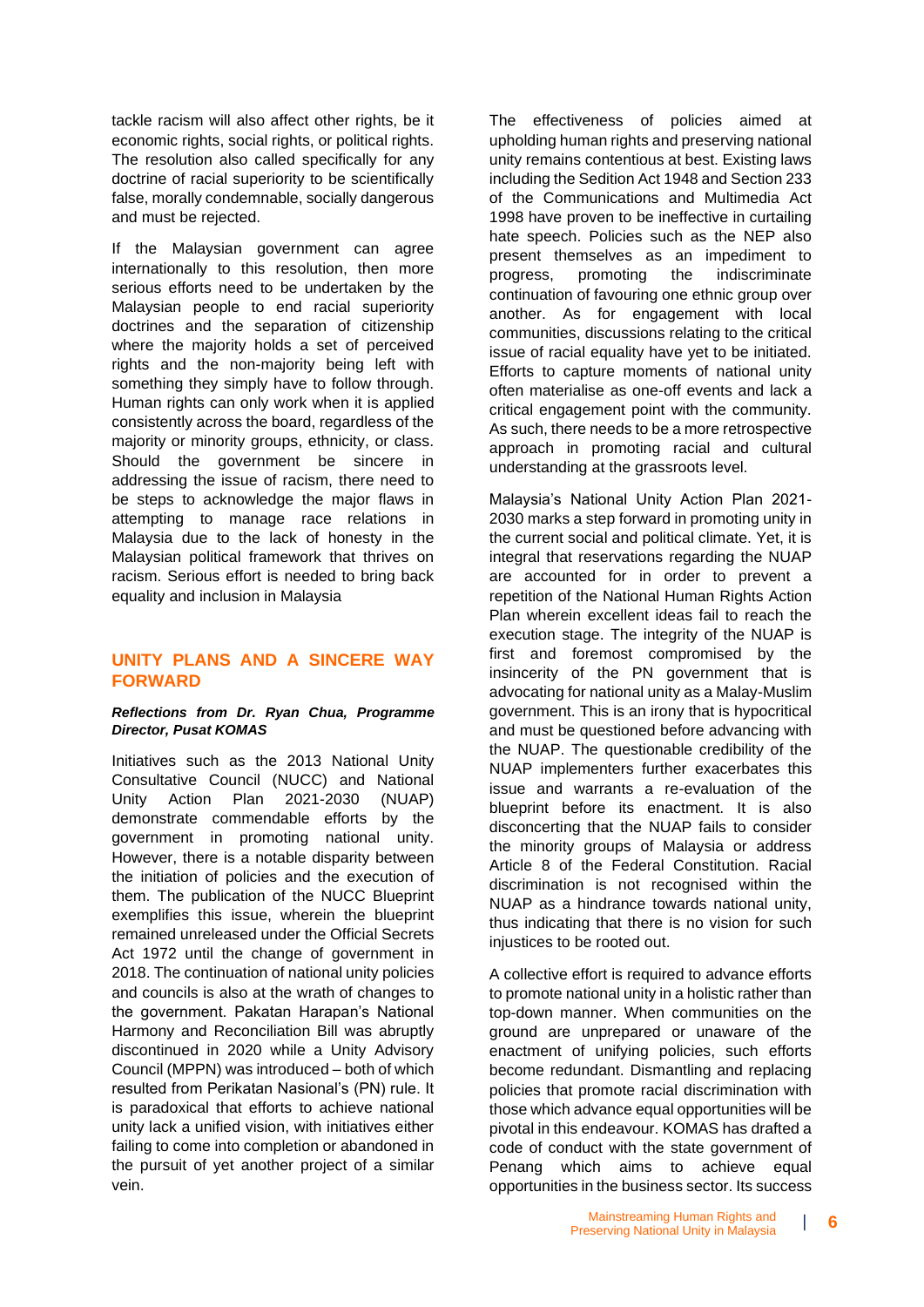lies in its recognition of the injustices faced by both minority and majority groups in Penang, paving the way for comprehensive policies which consider the extensive reach of racial discrimination to all communities. Politicians will also need to take accountability for the weaponisation of race which fan racial sentiments if they are to lead exemplary changes. These are changes that must be able to reach the ground level, extending its impact beyond communities who are already engaged in conversations surrounding human rights to those who are not.

The implementation of 'Bangsa Malaysia' must be taken with great precaution, lest it follows the demise of Suharto's efforts to assimilate the ethnic Chinese in Indonesia. Research undertaken by KOMAS regarding the subject has found that a deep-seated sense of ethnic identity was prevalent amongst its participants, regardless of race. There is a fundamental lack of awareness and understanding of different cultural identities and practices, most of which can be attributed to systemic issues such as the fragmentation of ethnic groups by neighbourhoods and vernacular schools. Similarly, if the Rukun Negara is to be utilised as a tool for national unity, there must be an internalisation of its principles among the people. If we are to achieve racial equality, the moderates and the passionate must embrace the tension it will bring as complacency has no place in progress.

## **THE UNITY JOURNEY, HARMONY MOMENTS, AND ADHERENCE TO A CODE OF ETHICAL CONDUCT**

## **Reflections from Tan Sri Omar Abdul Rahman, Dialog Rakyat**

The generally accepted definition of human rights is "..the basic rights and freedoms that belong to every person in the world, from birth until death. They apply regardless of where you are from, what you believe or how you choose to live your life..". The UNICEF definition of human rights spells out the responsibilities of individuals in its preservation where ".. rights are standards that recognise and protect the dignity of all human beings. Human rights govern how individual human beings live in society and with each other.. Individuals also

have responsibilities.. in using their human rights, they must respect the rights of others..".

The responsibilities of individuals towards each other is an aspect of human rights that has received less attention than what governments do or do not do relative to human rights. In Malaysia, the government's failure to ratify ICERD, for example, elicited major civil outrage. On the other hand, hate politics in the form of less civil utterance and the toxic rhetoric with veiled racism of politicians, especially during elections, receive no more than merely a whimper. The insidious divisive and polarising influences emanating from hate politics threaten Malaysia's national cohesion, unity, and harmony, and challenge adherence to moderation, eroding the country's value system that has been nurtured through generations and perpetuating latent racial animus. There are infringements to human rights.

There have been calls by Malaysian leaders from time to time to preserve harmony. The Prime Minister in February 2019 called Malaysians "..not to be taken in or influenced by groups threatening the country's peace and harmony..[and] to defend the stability, harmony, and peace". In September 2019, The DYMM Yang DiPertuan Agong called Malaysians to "refrain from inciting misunderstanding by raising matters that could undermine and destroy harmony in the country". The Agong during his 2020 new year's messages reminded Malaysians to "maintain unity and harmony [that Malaysia has] enjoyed over the past 62 years, because many issues related to racial and religious sensitivities have been raised.. [and to] remove any basis for racial prejudice among people for the sake of unity, harmony, and the spirit of love for the country".

Concerns of the threat towards national cohesion and unity, as well as the realisation that the preservation of these values is not the sole responsibility of government, led to the coming together of civil society organisations. Rallying platforms, like Dialog Rakyat, are intended to bring together like-minded individuals for the purpose of countering racism and to promote national cohesion, unity, and social harmony. A Code of Ethical Conduct was adopted based on the principles of Smart Partnership to provide a set of behavioural guidelines for individuals which can facilitate this challenging journey to sustained harmony.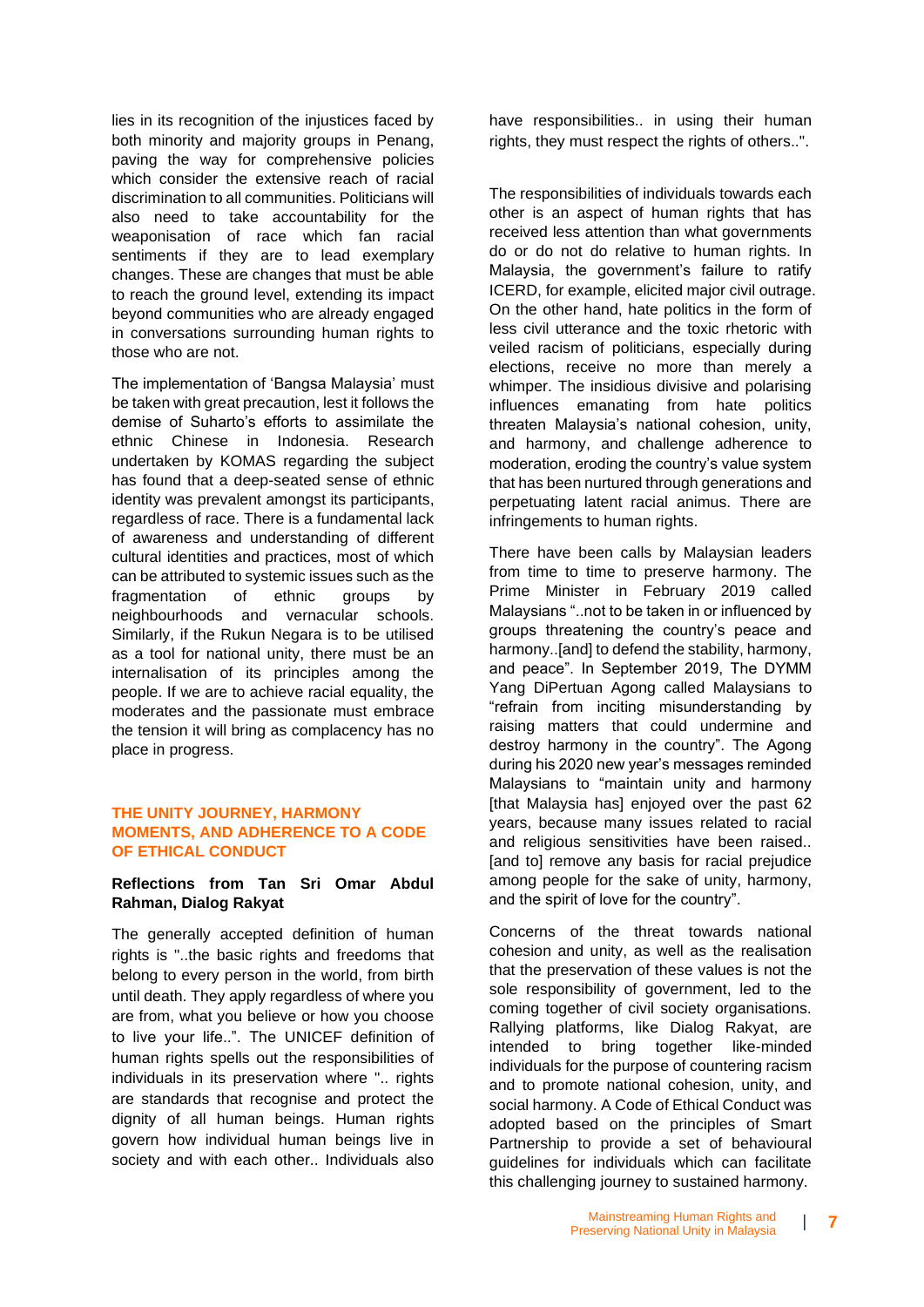The journey to sustain harmony consists of three milestones. The first is integration, which requires coming together, working together, teamwork for a specific purpose, sports, celebrations, cultural events, community action (eg. gotong royong), open houses, and so on. These help to create 'harmony moments', social behaviours for short-term objectives. The second milestone is cohesion which involves a deeper understanding of the reasons and principles for long-term bonding that is fostered by cooperation, collaboration, partnership, security, stability, civility, survivability, and prosperity to create "harmony-mesra" (cordial harmony) – a rational behavior governed by the brain. The third milestone is unity which requires full commitment, collective responsibility, loyalty, shared destiny, civic nationalism, and patriotism to create emotional behaviour that is governed by the heart. With this, conditions for sustained harmony can be achieved.

Harmoni-mesra is the recognition of the importance and needs to increase "harmony moments" with activities that bring members of the community together to interact, socialise, break down barriers, exchange experiences, strengthen friendship, and rekindle the spirit of Muhibbah and community that constitute social components. Harmony moments can be enhanced by instilling rational elements through meetings and discussions to promote understanding of a common national heritage, culture, values, and national aspirations. Rituals and instruments that inspire emotional attachment need to be introduced. The strengthening of social, rational, and emotional elements will establish strong bonds and the spirit of goodwill amongst Malaysians to secure sustained and enduring national unity and social harmony.



*Screenshot of role players of the Mainstreaming Human Rights and Preserving National Unity in Malaysia online conversation on 28th July 2021 via Zoom*